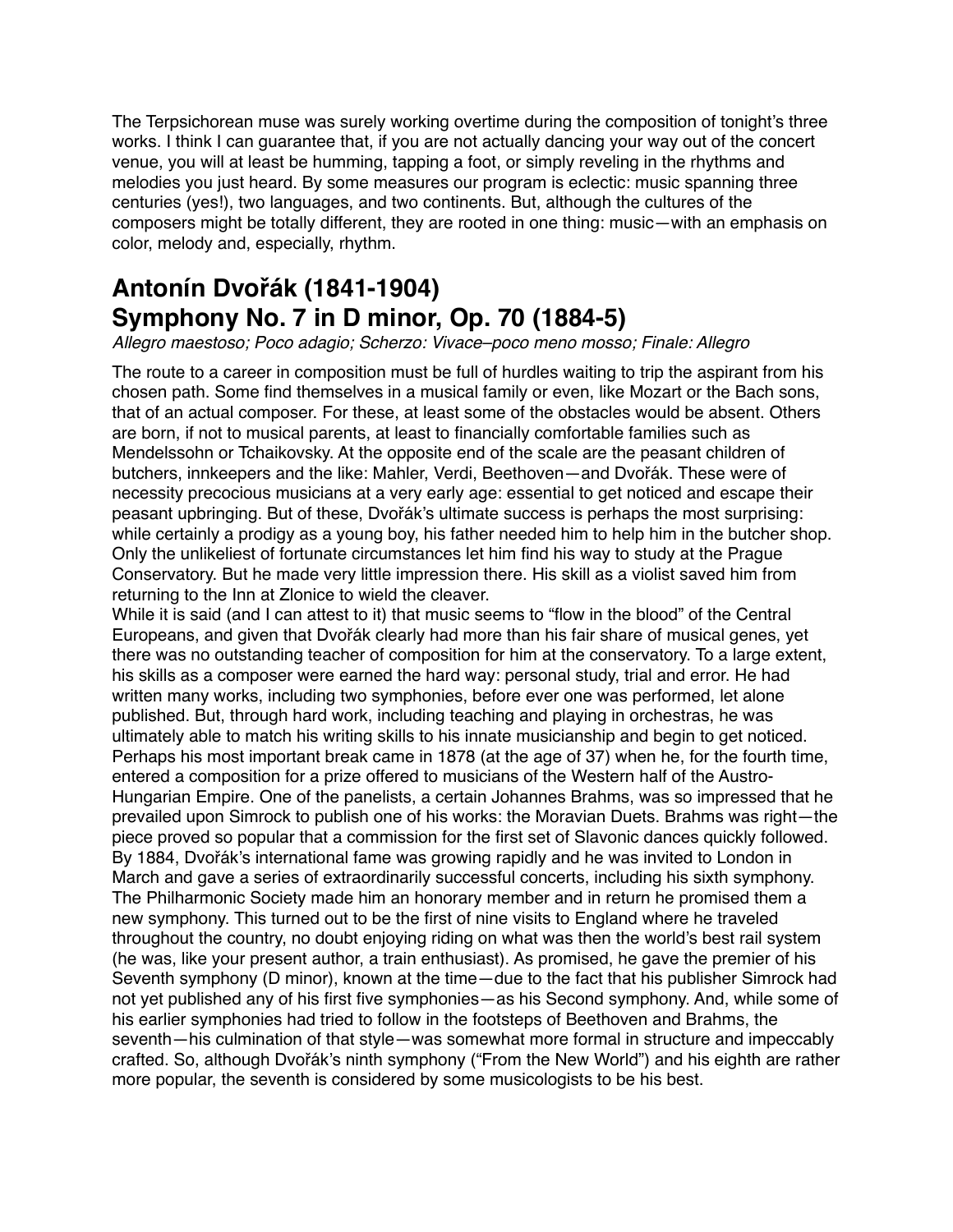At the time of the first London trip, however, he was still struggling financially and there were even some inner demons to resolve. Added to his personal struggles was the ongoing unrest among Czechs within Austro-Hungary, the flames of which had never really gone out after the uprisings of 1848. His plan therefore was to write something with a little more conflict and darkness in it. The dark opening and theme, in D minor, definitely has that sense of foreboding (the same key was also chosen by Mozart to open his requiem).

But the ever-cheerful Dvořák simply couldn't sustain it! Witness for example the immediate repeat of the theme in the clarinets—with its element of harmony (they are in "thirds"). And, similarly, the second main theme (introduced by horn and oboe) is in the more uplifting key of Bb major and again, later in the development section, the soaring violins' answer to that opening phrase, and the birdsong-like chirping in the upper woodwinds. Indeed, the first movement, with the one exception, is just one glorious melody after another.

But a more sombre mood does reappear in the second movement set in the relative major key of F. It opens with a gentle but intensely personal "folk" hymn scored, as for four SATB voices: for clarinet, (2nd) oboe and two bassoons. In the usual style of slow movements, it follows the course of a theme and variations which develops into a climactic full court press. The oboe returns with the original theme but to a very different accompaniment. The score of this beautiful movement bore the composer's own footnote: "from the sad years", referring to his mother's death and those of three of his very young children. He later wrote to a friend "What is in my mind is Love, God and the Fatherland."

After these somewhat Brahmsian movements, Dvořák jumps right back over the frontier with a scherzo based on one of the most popular Bohemia dances: the *furiant*, which mixes triple time with duple time in a manner which would soon make you dizzy if you tried to analyze it too closely. But from the very start the violins are playing a kind of Morse code figure in triple time while the lower instruments play a counter-melody in duple time. This all works because each bar has six quarter-notes which can so easily be divided two or three ways. This gem of a movement has been favorably compared to that most quintessential of scherzos: that of the *Eroica*. Keeping to the classical style, however, we transition into a lyrical "trio" section at a slightly slower tempo and a different key. At the conclusion of this section and after a quick acceleration, we are right back at the "da capo" (from the top) although in this case not literally. The music, while superficially the same, is actually quite different.

The finale, returning to D minor, builds the emotional pressure right back on the instant. But we are still very much still in the Czech national style with its rhythms and strange—compared to pure "Western" music—harmonies. As the music builds towards the final chords, the brass reenter to add a sense of depth and finality—by now solidly in the key of D *major*.

## **Óscar Navarro II Concerto for Clarinet and Symphony Orchestra**

Óscar Navarro was born near Alicante in the Region of Valencia, Spain and has quickly established himself as one of the foremost composers of his generation. He studied music at Alicante, then Valencia, after which he attended the University of Southern California Thornton School of Music to study Scoring for Motion Pictures and Television. He has worked with many orchestras throughout the world and garnered many prizes—both for films and concert works.